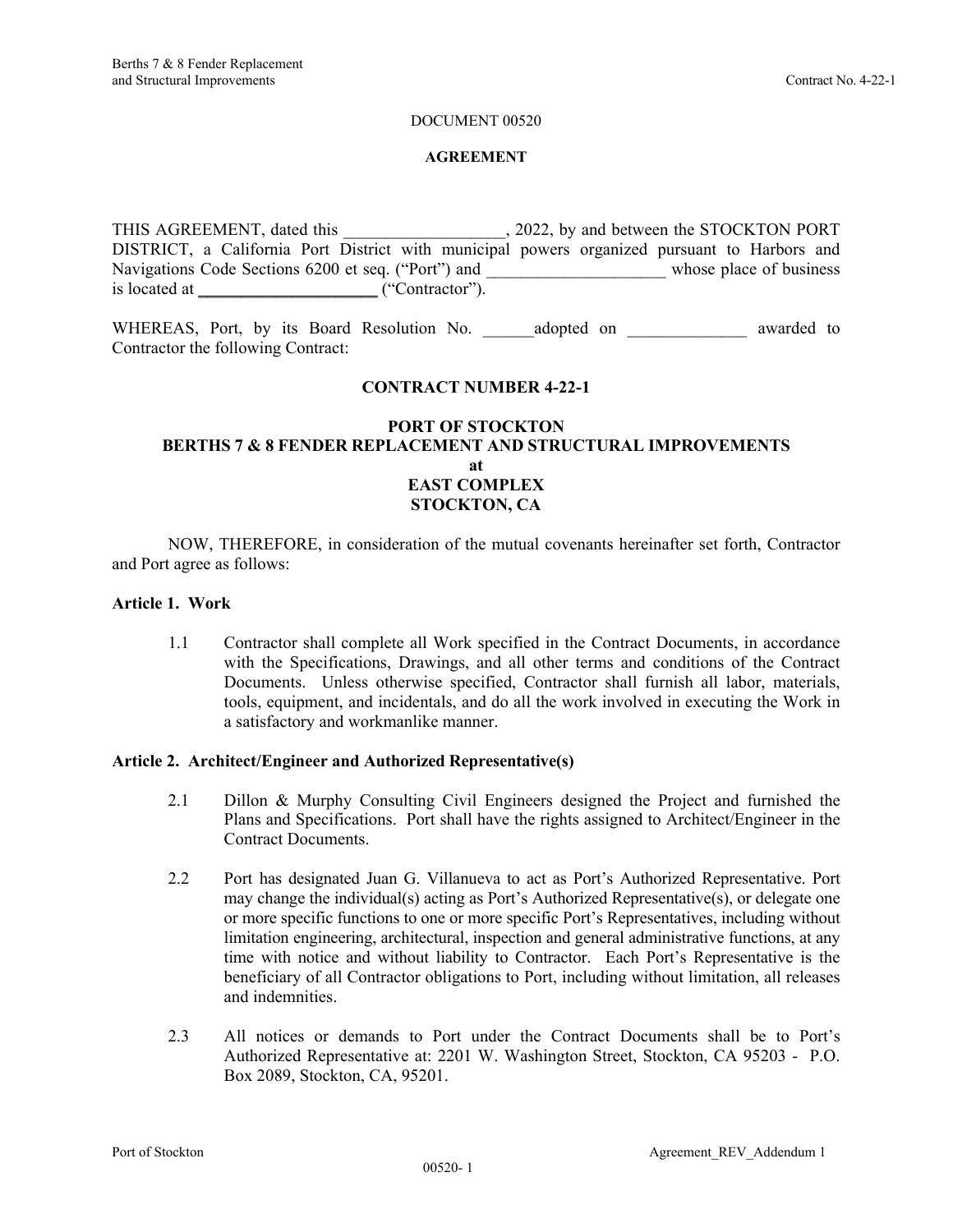## **Article 3. Contract Time and Liquidated Damages**

#### 3.1 Contract Time

Contractor shall commence Work on the date established in the Notice to Proceed. Port reserves the right to modify or alter the commencement date of the Work.

3.1.1 Contractor shall achieve Final Completion of the entire Work **within one hundred eighty (180) calendar days** from the date when the Contract Time commences to run as provided in Document 00700 (General Conditions).

### 3.2 Liquidated Damages

Port and Contractor recognize that time is of the essence of this Agreement and that Port will suffer financial loss in the form of Contract administration expenses (such as Project management and consultant expenses), if all or any part of the Work is not completed within the times specified above, plus any extensions thereof allowed in accordance with the Contract Documents. Contractor and Port agree that because of the nature of the Project, it would be impractical or extremely difficult to fix the amount of actual damages incurred by Port because of a delay in completion of all or any part of the Work. Accordingly, Port and Contractor agree that as liquidated damages for delay Contractor shall pay Port:

3.2.1 Five Thousand Dollars (\$5,000.00) for each Day that expires after the time specified herein for Contractor to achieve Final Completion of the entire Work, until achieved.

These measures of liquidated damages shall apply cumulatively and except as provided below, shall be presumed to be the damages suffered by Port resulting from delay in completion of the Work.

Liquidated damages for delay shall only cover administrative, overhead, interest on bonds, and general loss of public use damages suffered by Port as a result of delay. Liquidated damages shall not cover the cost of completion of the Work, damages resulting from defective Work, lost revenues or costs of substitute facilities, or damages suffered by others who then seek to recover their damages from Port (for example, delay claims of other contractors, subcontractors, tenants, or other third-parties), and defense costs thereof.

### **Article 4. Contract Sum**

4.1 Port shall pay Contractor the Contract Sum for completion of Work in accordance with Contract Documents as set forth in Contractor's Bid (Document 00400):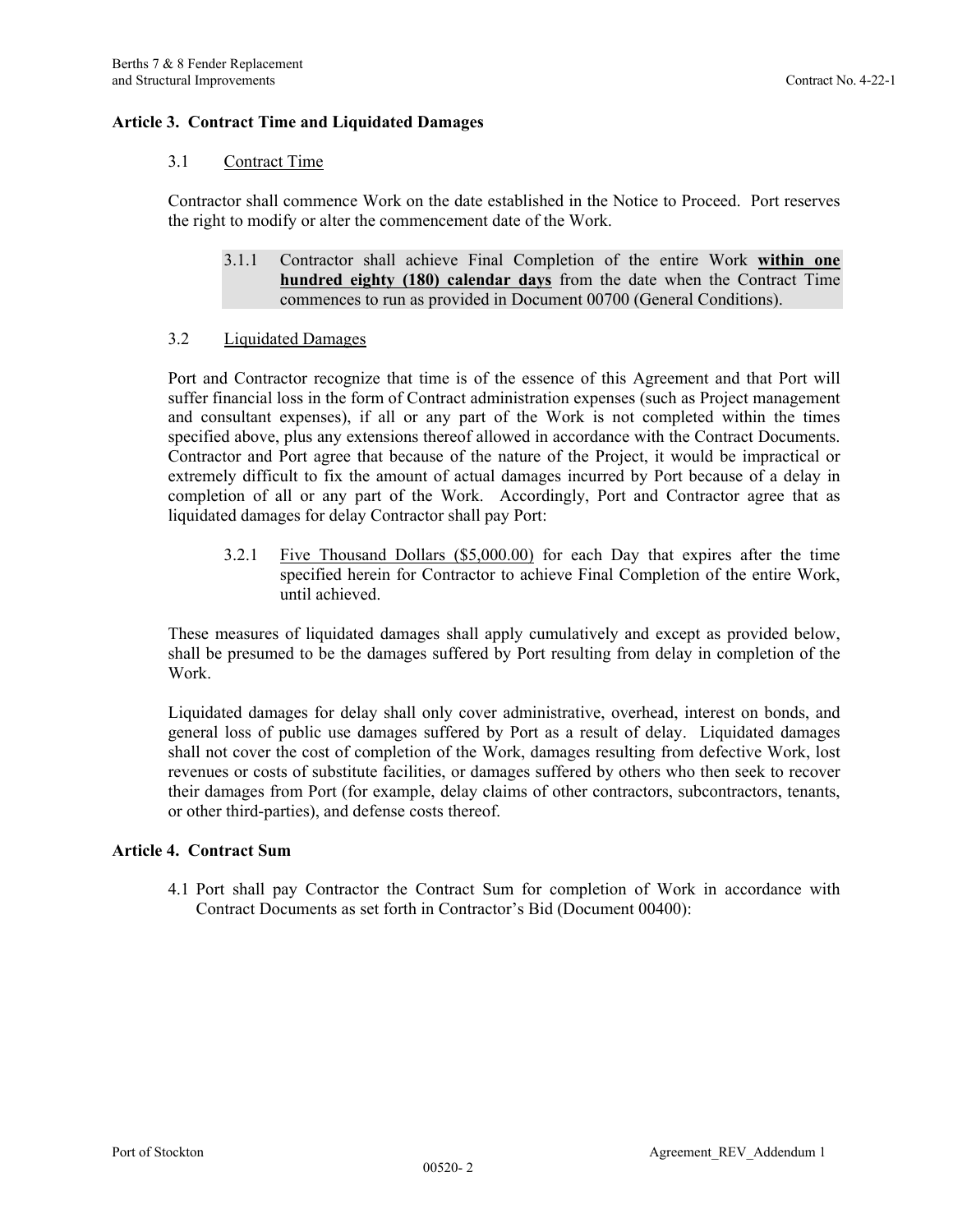#### **Article 5. Contractor's Representations**

In order to induce Port to enter into this Agreement, Contractor makes the following representations and warranties:

- 5.1 Contractor has visited the Site and has examined thoroughly and understood the nature and extent of the Contract Documents, Work, Site, locality, actual conditions, as-built conditions, and all local conditions, and federal, state and local laws and regulations that in any manner may affect cost, progress, performance or furnishing of Work or which relate to any aspect of the means, methods, techniques, sequences or procedures of construction to be employed by Contractor and safety precautions and programs incident thereto.
- 5.2 Contractor has examined thoroughly and understood all reports of exploration and tests of subsurface conditions, as-built drawings, drawings, products specifications or reports, available for Bidding purposes, of physical conditions, including Underground Facilities, which have been made available for Bidders or which may appear in the Drawings. Contractor accepts the determination set forth in these Documents and Document 00700 (General Conditions) of the limited extent of the information contained in such materials upon which Contractor may be entitled to rely. Contractor agrees that except for the information so identified, Contractor does not and shall not rely on any other information contained in such reports and drawings.
- 5.3 Contractor has obtained and has understood all such examinations, investigations, explorations, tests, reports and studies (in addition to or to supplement those referred to in Section 5.2 of this Document 00520) that pertain to the subsurface conditions, as-built conditions, Underground Facilities and all other physical conditions at or contiguous to the Site or otherwise that may affect the cost, progress, performance or furnishing of Work, as Contractor considers necessary for the performance or furnishing of Work at the Contract Sum, within the Contract Time and in accordance with the other terms and conditions of the Contract Documents, including specifically the provisions of Document 00700 (General Conditions); and no additional examinations, investigations, explorations, tests, reports, studies or similar information or data are or will be required by Contractor for such purposes.
- 5.4 Contractor has correlated its knowledge and the results of all such observations, examinations, investigations, explorations, tests, reports and studies with the terms and conditions of the Contract Documents.
- 5.5 Contractor has given Port prompt written notice of all conflicts, errors, ambiguities, or discrepancies that it has discovered in or among the Contract Documents and as-built drawings and actual conditions and the written resolution thereof through Addenda issued by Port is acceptable to Contractor.
- 5.6 Contractor is duly organized, existing and in good standing under applicable state law, and is duly qualified to conduct business in the State of California.
- 5.7 Contractor has duly authorized the execution, delivery and performance of this Agreement, the other Contract Documents and the Work to be performed herein. The Contract Documents do not violate or create a default under any instrument, agreement, order or decree binding on Contractor.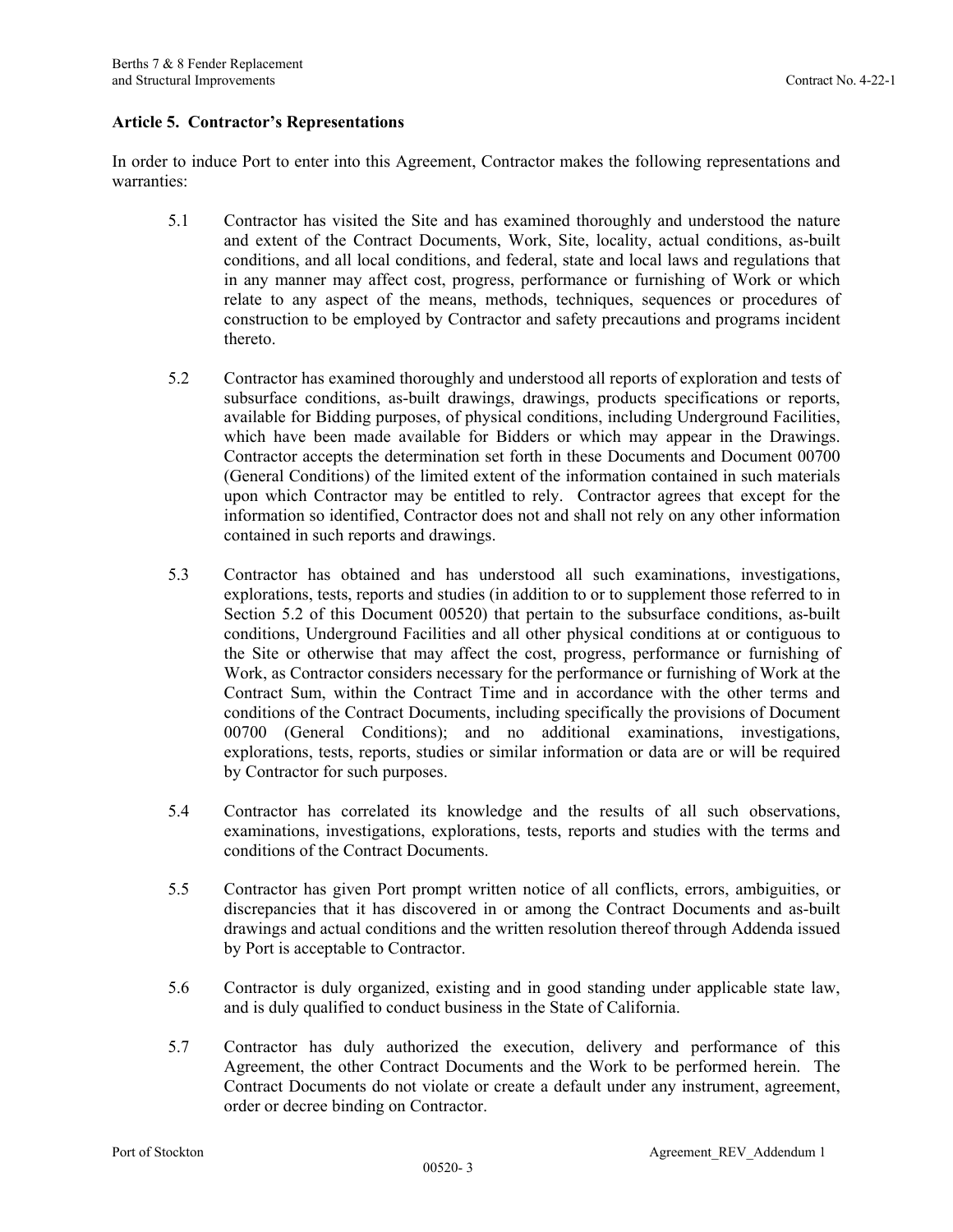5.8 Contractor has listed the following Subcontractors pursuant to the Subcontractor Listing Law, California Public Contracting Code §4100 *et seq*.:

| Name of Subcontractor and Location<br>of Mill or Shop | Description of Work:<br>Reference To Bid Items | Subcontractor's License<br>No. |
|-------------------------------------------------------|------------------------------------------------|--------------------------------|
|                                                       |                                                |                                |
|                                                       |                                                |                                |
|                                                       |                                                |                                |
|                                                       |                                                |                                |

### **Article 6. Contract Documents**

6.1 Contract Documents consist of the following documents, including all changes, Addenda, and Modifications thereto:

| Document 00510                  | Notice of Award                                     |  |
|---------------------------------|-----------------------------------------------------|--|
| Document 00520                  | Agreement                                           |  |
| Document 00550                  | Notice to Proceed                                   |  |
| Document 00610                  | <b>Construction Performance Bond</b>                |  |
| Document 00620                  | <b>Construction Labor and Material Payment Bond</b> |  |
| Document 00630                  | Guaranty                                            |  |
| Document 00650                  | Agreement and Release of Any and All Claims         |  |
| Document 00660                  | <b>Substitution Request Form</b>                    |  |
| Document 00680                  | Escrow Agreement (if applicable)                    |  |
| Document 00700                  | <b>General Conditions</b>                           |  |
| Document 00800                  | <b>Supplementary General Conditions</b>             |  |
| Document 00821                  | Insurance and Indemnification                       |  |
| Document 00822                  | Apprenticeship Program                              |  |
| Document 00910                  | Addenda                                             |  |
| Division 1 General Requirements |                                                     |  |
| Division II Requirements        |                                                     |  |
| Specifications                  | City of Stockton                                    |  |
| Drawings                        |                                                     |  |

6.2 There are no Contract Documents other than those listed in this Document 00520, Article 6. Document 00320 (Geotechnical Data and Existing Conditions) and Document 00335 (Hazardous Material Survey), and the information supplied or referenced therein, are not Contract Documents. The Contract Documents may only be amended, modified or supplemented as provided in Document 00700 (General Conditions).

## **Article 7. Miscellaneous**

- 7.1 Terms and abbreviations used in this Agreement are defined in Document 00700 (General Conditions) and will have the meaning indicated therein.
- 7.2 It is understood and agreed that in no instance are the persons signing this Agreement for or on behalf of Port or acting as an employee, agent, or representative of Port, liable on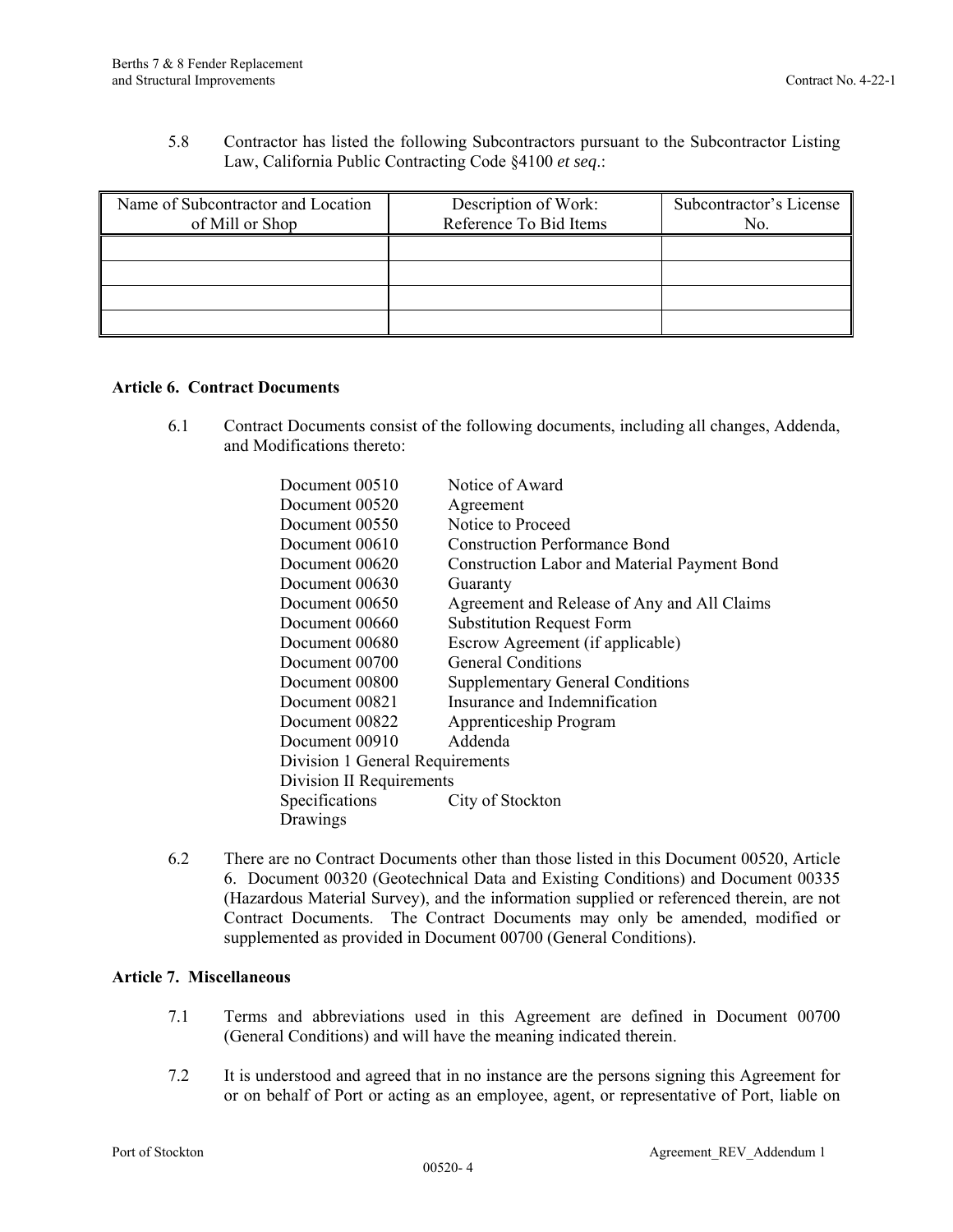this Agreement or any of the Contract Documents, or upon any warranty of authority, or otherwise, and it is further understood and agreed that liability of the Port is limited and confined to such liability as authorized or imposed by the Contract Documents or applicable law.

- 7.3 Contractor shall not assign any portion of the Contract Documents, and may subcontract portions of the Contract Documents only in compliance with the Subcontractor Listing Law, California Public Contract Code §4100 *et seq*.
- 7.4 The Contract Sum includes all allowances (if any).
- 7.5 In entering into a public works contract or a subcontract to supply goods, services or materials pursuant to a public works contract, Contractor or Subcontractor offers and agrees to assign to the awarding body all rights, title and interest in and to all causes of action it may have under Section 4 of the Clayton Act (15 U.S.C. §15) or under the Cartwright Act (Chapter 2 (commencing with §16700) of Part 2 of Division 7 of the Business and Professions Code), arising from purchases of goods, services or materials pursuant to the public works contract or the subcontract. This assignment shall be made and become effective at the time Port tenders final payment to Contractor, without further acknowledgment by the parties.
- 7.6 Copies of the general prevailing rates of per diem wages for each craft, classification, or type of worker needed to execute the Contract, as determined by Director of the State of California Department of Industrial Relations, are deemed included in the Contract Documents and on file at Port's Office, and shall be made available to any interested party on request. Pursuant to California Labor Code §1861, Contractor represents that it is aware of the provisions of Section 3700 of the Labor Code which require every employer to be insured against liability for workers' compensation or to undertake selfinsurance in accordance with the provisions of that Code, and Contractor shall comply with such provisions before commencing the performance of the Work of the Contract Documents.
- 7.7 Should any part, term or provision of this Agreement or any of the Contract Documents, or any document required herein or therein to be executed or delivered, be declared invalid, void or unenforceable, all remaining parts, terms and provisions shall remain in full force and effect and shall in no way be invalidated, impaired or affected thereby. If the provisions of any law causing such invalidity, illegality or unenforceability may be waived, they are hereby waived to the end that this Agreement and the Contract Documents may be deemed valid and binding agreements, enforceable in accordance with their terms to the greatest extent permitted by applicable law. In the event any provision not otherwise included in the Contract Documents is required to be included by any applicable law, that provision is deemed included herein by this reference (or, if such provision is required to be included in any particular portion of the Contract Documents, that provision is deemed included in that portion).
- 7.8 This Agreement and the Contract Documents shall be deemed to have been entered into in the County of San Joaquin, State of California, and governed in all respects by California law (excluding choice of law rules). The exclusive venue for all disputes or litigation hereunder shall be in San Joaquin County Superior Court. Contractor accepts the terms of Document 00700, Article 12 as a claims procedure by agreement under the California Government Code, Title 1, Division 3.6, Part 3, Chapter 5.